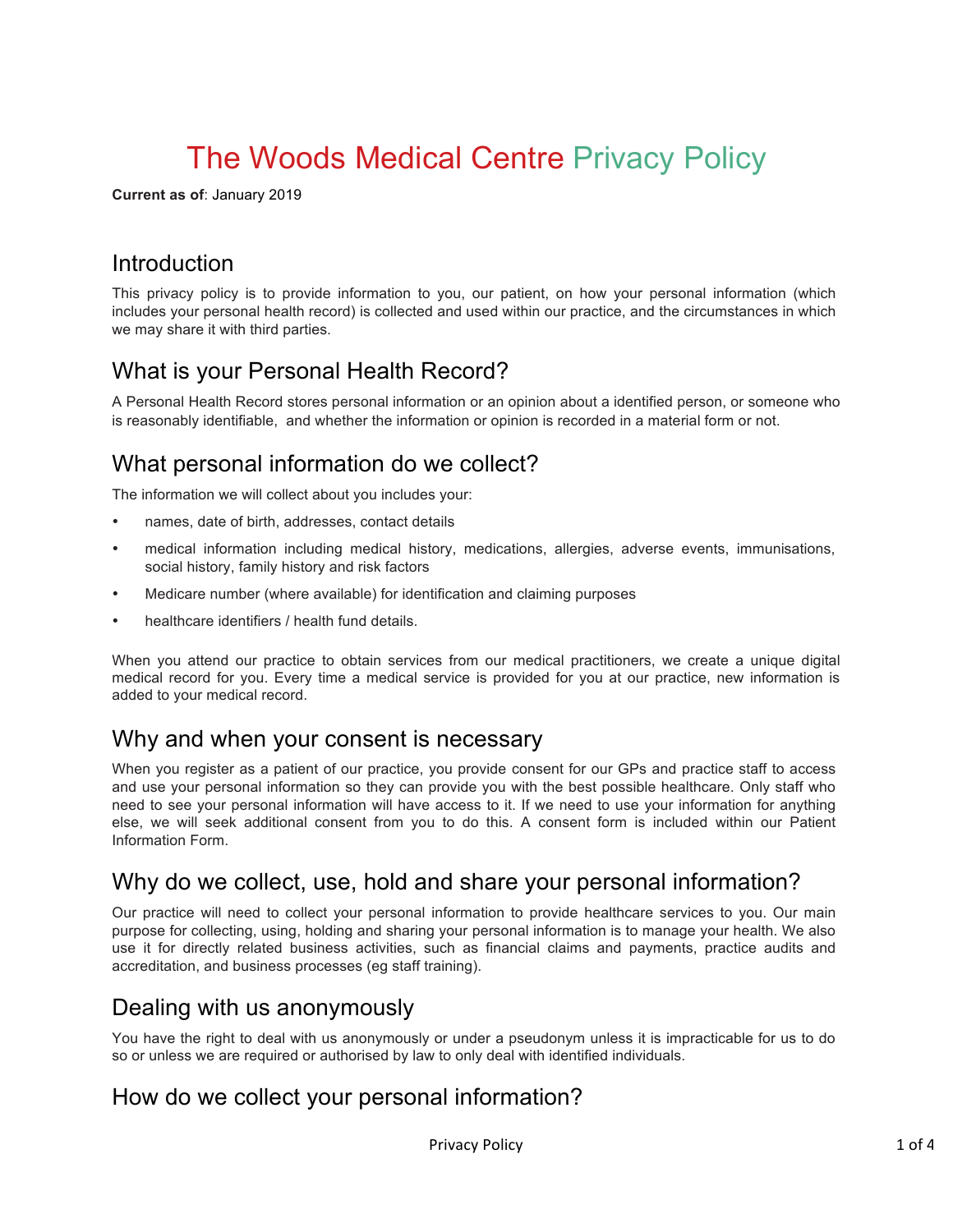Our practice may collect your personal information in several different ways.

- 1. When you make your first appointment our practice staff will collect your personal and demographic information via your registration.
- 2. During the course of providing medical services, we may collect further personal information. We may also collect your personal information when you visit our website, send us an email or SMS, telephone us, make an online appointment.

*NB: Our practice does not participate in (eTP), My Health Record, eg via Shared Health Summary, Event Summary or Social Media.*

- 3. In some circumstances personal information may also be collected from other sources. Often this is because it is not practical or reasonable to collect it from you directly. This may include information from:
	- your guardian or responsible person
	- other involved healthcare providers, such as specialists, allied health professionals, hospitals, community health services and pathology and diagnostic imaging services
	- your health fund, Medicare, or the Department of Veterans' Affairs (as necessary).

#### When, why and with whom do we share your personal information?

We sometimes share your personal information with:

- Third party health providers via referral letter. Our medical software via a template document, automatically extracts information used for a referral letter. Only the relevant information is disclosed by using this automated documentation.
- Third parties who work with our practice for business purposes, such as accreditation agencies or information technology providers – these third parties are required to comply with APPs and this policy
- When it is required or authorised by law (eg court subpoenas) without your consent.
- When it is necessary to lessen or prevent a serious threat to a patient's life, health or safety or public health or safety, or it is impractical to obtain the patient's consent
- To assist in locating a missing person
- To establish, exercise or defend an equitable claim
- For the purpose of confidential dispute resolution process
- When there is a statutory requirement to share certain personal information (eg some diseases require mandatory notification)

We use your personal information as necessary to manage our administration, including storage of data, and management of accounts and payment for the services provided to you. Specifically, we will use and, where necessary, disclose your personal information to:

- Obtain payment from, as appropriate, Medicare Australia, you, your private health insurance fund or from any organisation responsible for payment of any part of your account, such as the Department of Veterans Affairs;
- If the circumstances require, we may disclose your personal information to our insurers or those of our medical practitioners;
- Manage and store your personal information in a secure fashion, including management and storage by third parties such as cloud service providers with contractual relationships with our practice.

We may use your personal information to communicate with you, including to: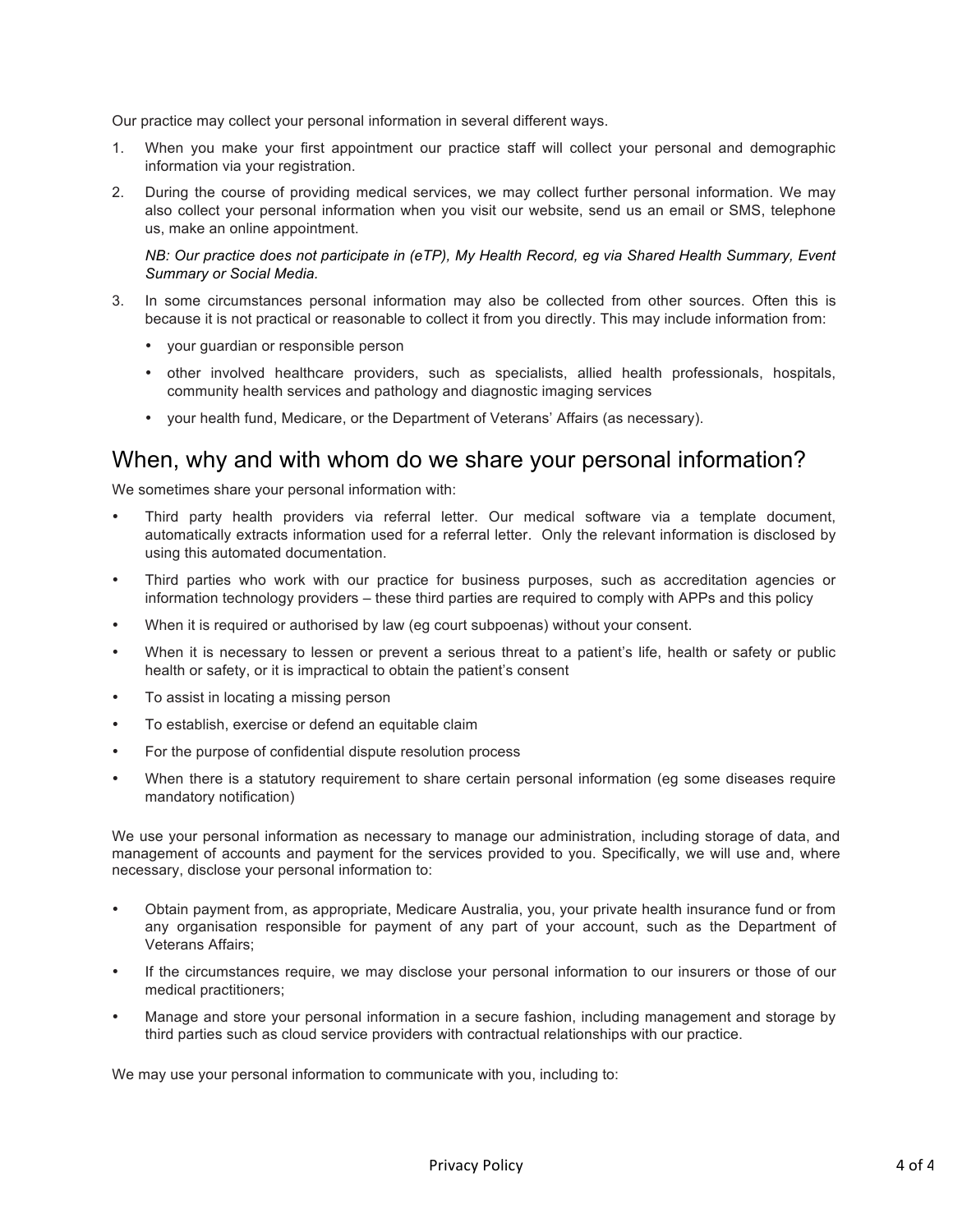- Give you important information (including by SMS) about the products and services offered by our practice
- Respond to your online enquiries or process requests for appointments;
- Advertise to you particular products and services that may be of interest to you; and
- Send you appointment reminders (including by SMS ) in relation to obtaining services from our practice. This enables us to contact you, for example, to make follow-up appointments to discuss test results, or to remind you that you, or a dependant, are due for an immunisation, pap smear, annual health assessment or other type of consultation or test.

Only people who need to access your information will be able to do so. Other than in the course of providing medical services or as otherwise described in this policy, our practice will not share personal information with any third party without your consent.

We will not share your personal information with anyone outside Australia (unless under exceptional circumstances that are permitted by law) without your consent.

Our practice will not use your personal information for marketing any of our goods or services directly to you without your express consent. If you do consent, you may opt out of direct marketing at any time by notifying our practice in writing.

## How do we store and protect your personal information?

Your personal information may be stored at our practice in various forms

- electronic records, visual records (X-rays, CT scans, videos and photos), audio recordings
- Our practice stores all personal information securely: electronic format, with the allocation of password protected information systems, lockable secure cabinets and confidentiality agreements for staff and contractors.
- We take reasonable steps, and implement reasonable safeguards, to ensure the protection of the personal information that we hold. All patient information is handled securely and in accordance with professional duties of confidentiality.
- We must generally retain health information about an individual
	- $\circ$  for at least 7 years from the last occasion on which we provided a health service to the individual if we collected the information when the individual was 18 years old or older; or
	- $\circ$  at least until the individual turns 25 if we collected the information when the individual was less than 18 years old.

# How can you access and correct your personal information at our practice?

You have the right to request access to, and correction of, your personal information.

Our practice acknowledges patients may request access to their medical records. We require this request in writing inclusive of the patient's signature and date of the request. Our practice will respond within a reasonable time; 30 days inclusive from date of request, there is a cost for complying with this request.

Our practice will take reasonable steps to correct your personal information where the information is not accurate or up to date. From time to time, we will ask you to verify that your personal information held by our practice is correct and current. You may also request that we correct or update your information, and you should make such requests in writing to:

- 97 Scarborough Beach Road SCARBOROUGH 6019
- help@thewoodsmedical.com.au